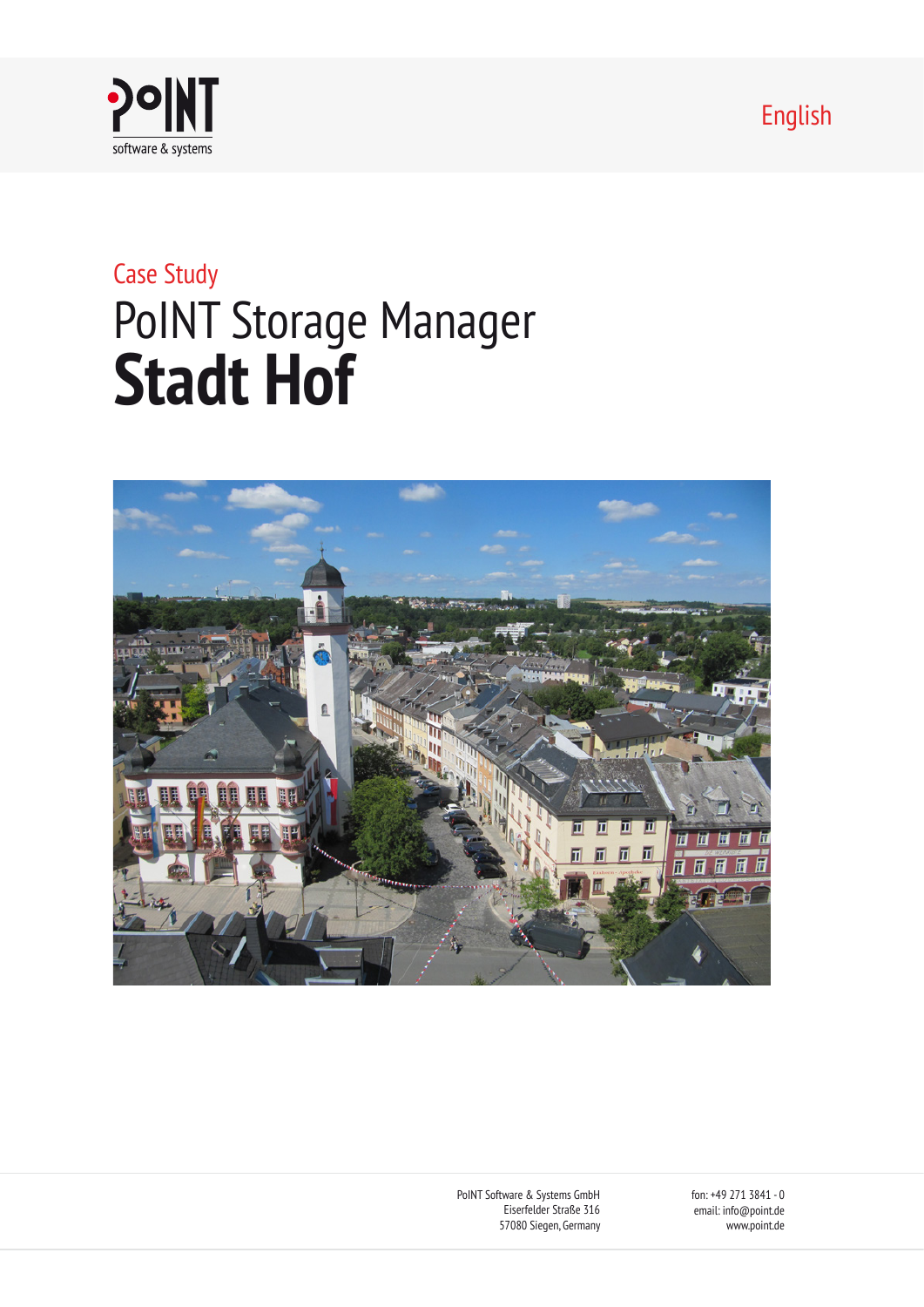PoINT Software & Systems GmbH Eiserfelder Straße 316 57080 Siegen, Germany fon: +49 271 3841 - 0 email: info@point.de www.point.de

- No change to users' workflows
- "Cold" data automatically transferred
- Lower costs thanks to reduced load on primary storage



## **The challenge**

## **The solution - PoINT Storage Manager**

#### **The benefits**

## **About Stadt Hof**

- Read access without the need to restore
- Automatic rules-based file tiering
- Transparent access to relocated files and data from the primary storage system

- Less data stored on the primary tier
- Fast and easy installation and administration
- Strong investment protection and optional add-ons

"As a result, the PoINT Storage Manager does exactly what we want, transparently moving more than two-thirds of the total data off our primary storage units. No alternative came close, since the biggest advantage with PoINT Software is that the user doesn't even notice all of this." Gerd Schmidt, Head of Technology at the Hof local authority.

For the Bavarian authority, the decisive reasons for choosing PoINT Software were the system's ease of configuration, the various categories that could be created for data transfer, and its stubbing functionality.

"We are very satisfied with the implementation of the PoINT Storage Manager and the current final setup," says Dieter Knöchel. "We are also thinking about adding additional PoINT products in future. The priceperformance relationship is excellent and the license conditions are fair. The software is also quick to implement and easy to configure."

After the PoINT Storage Manager was introduced and the analysis of the file server to be monitored was complete, approximately 70% of the data it contained proved to be inactive. With regard to operating, maintenance and investment costs, the implementation amortized itself within the first year. The data includes Office, PDF and JPEG files as well as images and videos.

As different as these file types are, they also share something in common: they are more than two years old. "Users create and save data, but generally don't delete it. So we started looking for a software solution that would automatically move older data to a cheaper storage system after – in our case – two years," says Dieter Knöchel, Head of Data Processing, Communication and Networks at the Hof local authority.

Working within a two-tier storage architecture, the PoINT Storage Manager distinguishes between "hot" and "cold" data. In line with the Hof authority's rules, it moves the latter type to a secondary storage system, but retains a stub on the primary system. This means that users still have read access without having to rearchive files after opening them and without taking up additional storage space.

PoINT Software & Systems GmbH believes the information in this publication is accurate as of its publication date. Such information is subject to change without notice. PoINT Software & Systems GmbH is not responsible for any inadvertent errors. The PoINT logo is a registered trademark of PoINT Software & Systems GmbH. All other trademarks belong to their respective owners.. "Blick von St. Michaelis auf Rathaus" © Image: Stadt Hof. Software and documentation are available in English. © 2018 PoINT Software & Systems GmbH All rights reserved. No portions of this document may be reproduced without prior written consent of PoINT Software & Systems GmbH. Printed in Germany March 2018 (Case Study PSM Stadt Hof e 20180924)

70 percent of the data held by the Bavarian town of Hof is more than two years old and, because it is no longer used by any employees, is classified as inactive. In order to keep this data from taking up further primary storage space, the local authorities decided to transfer this "cold" data to a secondary system. To do so, they used the PoINT Storage

#### Hof – At the very top of Bavaria

On the banks of the river Saale, between the Fichtel Mountains and the Franconian Forest, lies Hof, a town with immense recreational value and outstanding cuisine located in the connoisseur's region of Upper Franconia. The oldest public park in Germany – the Theresienstein – and the local recreation area of Untreusee invite you to relax and spend some time here. The town center, with its traditional

Manager. This software product does its job by automatically distinguishing between active and inactive data, moving the latter type within a two-tier storage structure. As a result, the town is now using its available storage space more efficiently.

"Wärschtlamänner" sausage men, stands out architecturally thanks to its Biedermeier quarter dating back to the town's foundation. As well as being the home of the famous Hof International Film Festival, the town also offers a symphony orchestra, a modern theater, galleries and a wide variety of cabaret venues, all of which add up to a truly diverse cultural program.



Case Study **Solution Stadt Hof**